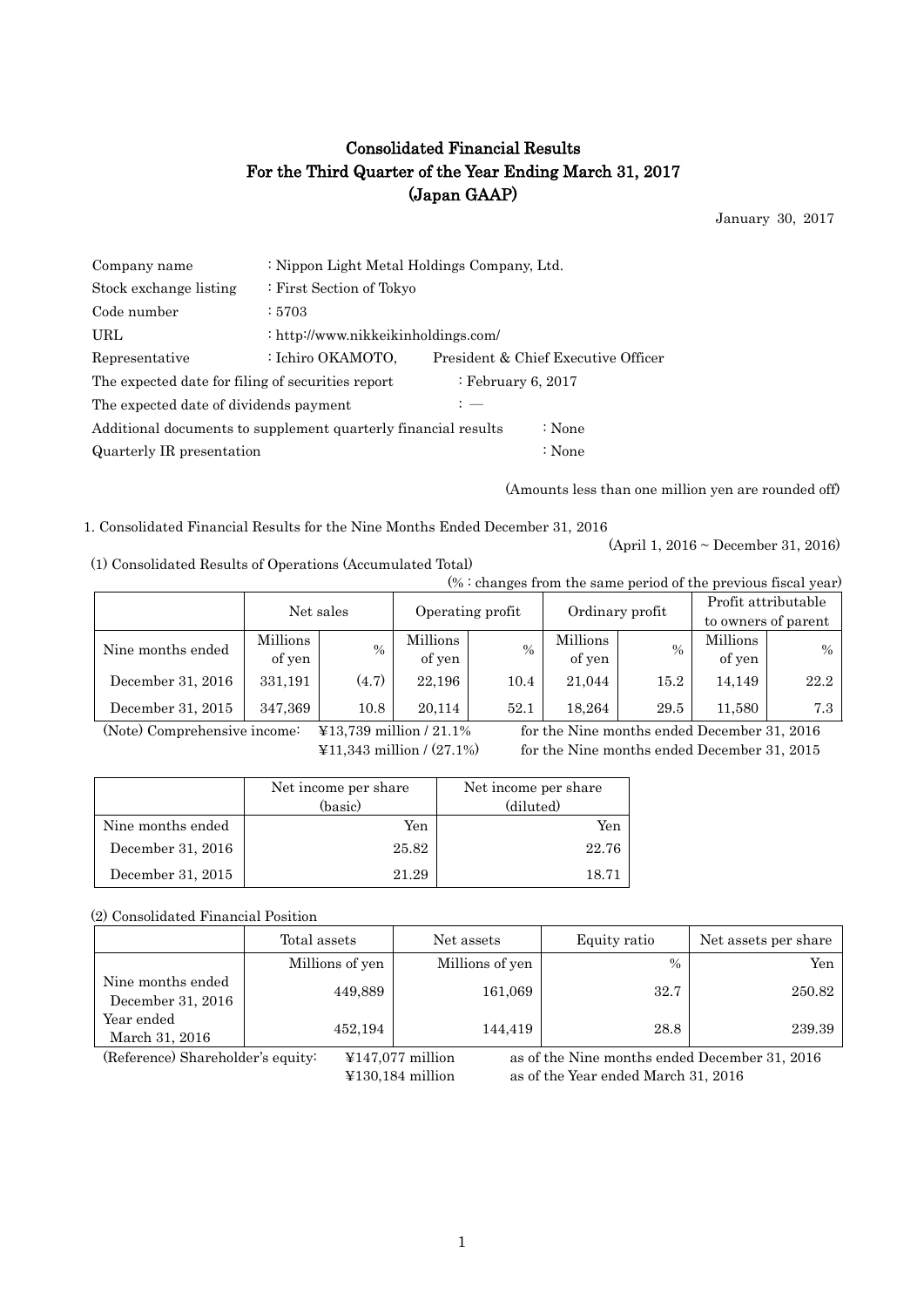#### 2. Dividends

|                                              | Annual dividends per share |                          |                         |          |        |  |  |  |
|----------------------------------------------|----------------------------|--------------------------|-------------------------|----------|--------|--|--|--|
|                                              | End of first<br>quarter    | End of second<br>quarter | End of third<br>quarter | Year-end | Annual |  |  |  |
|                                              | Yen                        | Yen                      | Yen                     | Yen      | Yen    |  |  |  |
| Year ended<br>March 31, 2016                 |                            | 0.00                     |                         | 6.00     | 6.00   |  |  |  |
| Year ending<br>March 31, 2017                |                            | 3.00                     |                         |          |        |  |  |  |
| Year ending<br>March 31, 2017<br>(forecasts) |                            |                          |                         | 3.00     | 6.00   |  |  |  |

(Note) Revisions to dividend forecasts published most recently : None

#### 3. Forecast of Consolidated Financial Results for the Year Ending March 31, 2017

(April 1, 2016 ~ March 31, 2017)

| $% :$ changes from the same period of the previous fiscal year) |                    |       |                    |      |                    |      |                    |               |            |
|-----------------------------------------------------------------|--------------------|-------|--------------------|------|--------------------|------|--------------------|---------------|------------|
|                                                                 |                    |       |                    |      |                    |      | Profit             |               | Net        |
|                                                                 | Net sales          |       | Operating profit   |      | Ordinary profit    |      | attributable to    |               | income per |
|                                                                 |                    |       |                    |      |                    |      | owners of parent   |               | share      |
|                                                                 | Millions<br>of yen | $\%$  | Millions<br>of yen | $\%$ | Millions<br>of yen | $\%$ | Millions<br>of yen | $\frac{0}{0}$ | Yen        |
| Year ending<br>March 31, 2017                                   | 445,000            | (4.2) | 27,000             | 0.7  | 25,000             | 1.9  | 16,000             | 3.0           | 28.85      |

(Note) Revisions to financial forecasts published most recently : None

\*Notes

(1) Changes of important subsidiaries during the period

 (changes of specific subsidiaries in accordance with changes in the scope of consolidation) : None Newly added: —  $(Comparing a tree)$  Excluded : —  $(Comparing a tree)$ 

(2) Application of particular accounts procedures to the preparation of quarterly consolidated financial statements : None

|  |  |  |  | (3) Changes in accounting policies and changes or restatement of accounting estimates |  |  |
|--|--|--|--|---------------------------------------------------------------------------------------|--|--|
|  |  |  |  |                                                                                       |  |  |

| (i) Changes in accounting policies caused by revision of accounting standards | : $Yes$ |
|-------------------------------------------------------------------------------|---------|
| (ii) Changes in accounting policies other than (i)                            | ∶ None  |
| (iii) Changes in accounting estimates                                         | ∶ None  |
| (iv) Restatement                                                              | ∶ None  |

(4) Number of shares outstanding (common stock)

| (i) Number of shares outstanding at end of period (including treasury stock) |                    |  |  |  |  |
|------------------------------------------------------------------------------|--------------------|--|--|--|--|
| As of the Nine months ended December 31, 2016                                | 587,081,798 shares |  |  |  |  |
| As of the Year ended March 31, 2016                                          | 545,126,049 shares |  |  |  |  |
| (ii) Number of treasury stock at end of period                               |                    |  |  |  |  |
| As of the Nine months ended December 31, 2016                                | 703,910 shares     |  |  |  |  |
| As of the Year ended March 31, 2016                                          | 1,303,047 shares   |  |  |  |  |
| (iii) Average number of shares outstanding during the term                   |                    |  |  |  |  |
| For the Nine months ended December 31, 2016                                  | 548,077,108 shares |  |  |  |  |
| For the Nine months ended December 31, 2015                                  | 543,827,105 shares |  |  |  |  |

\* Status of a quarterly review

- This financial summary does not need to undergo a quarterly review under the Financial Instruments and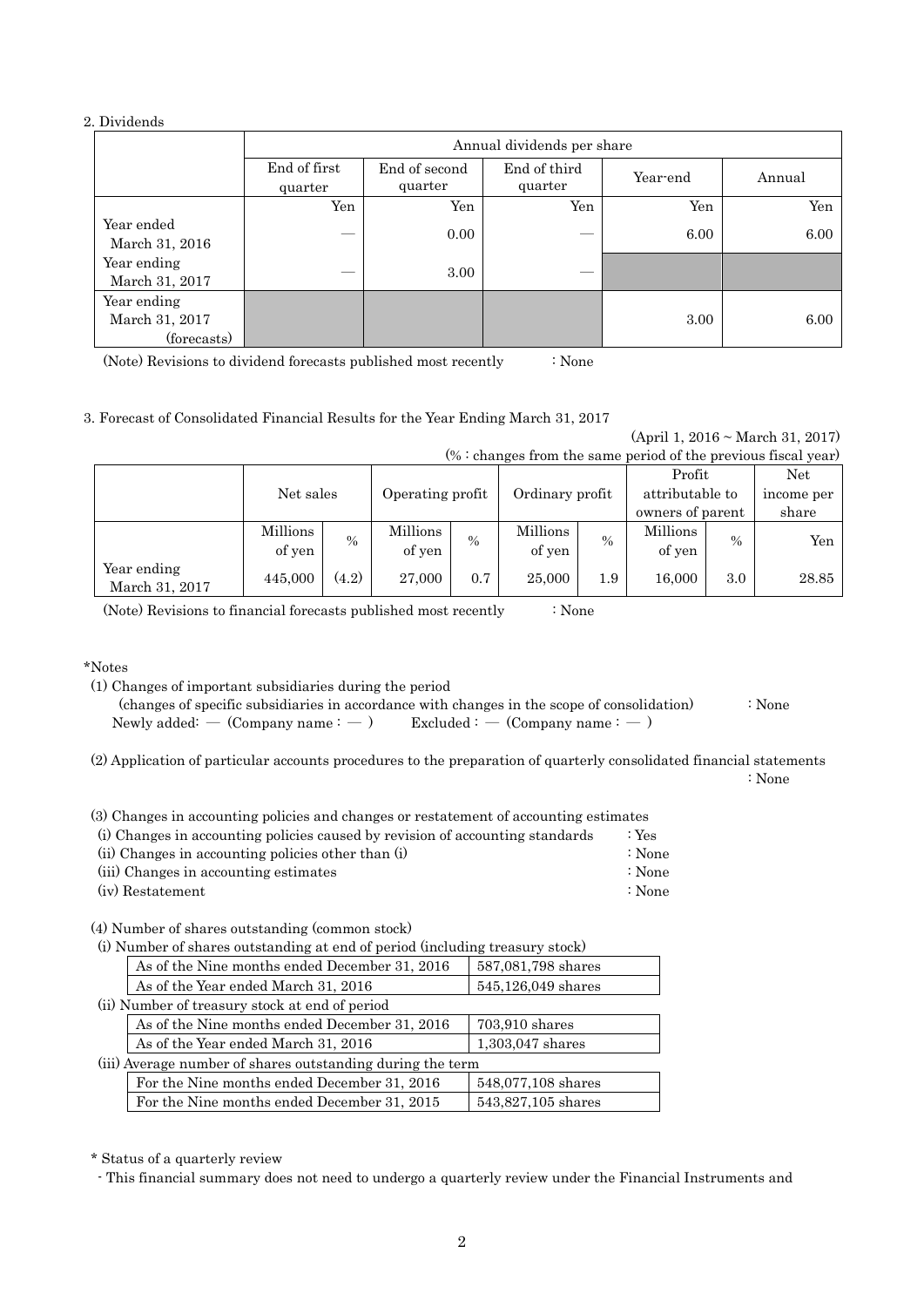Exchange Act. Procedures for a quarterly review of the consolidated financial statements are being followed at the time of the announcement of this financial summary.

- \* Explanations and other special notes concerning the appropriate use of business performance forecasts
- The forward-looking statements such as result forecasts included in this document are based on the information available to the Company at the time of the announcement and on certain assumptions considered reasonable, and the Company makes no representations as to their achievability. Actual results may differ materially from the forecast depending on a range of factors.
- The Company issued convertible bonds due December 10, 2018 and as of January 7, 2017 all of the bonds were converted through exercise of right. Net income per share of the forecast of consolidated financial results includes these effects.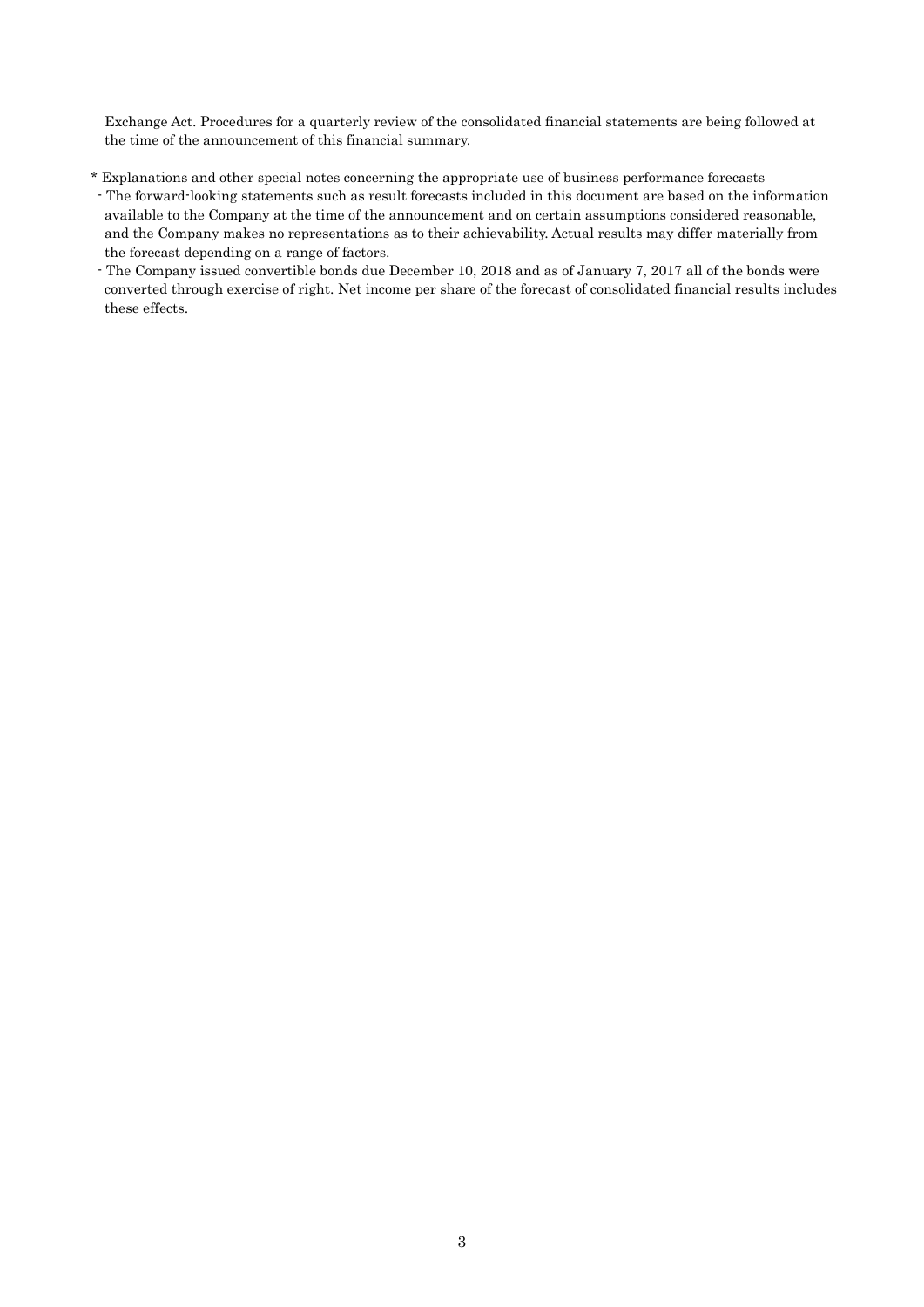## 【Attached documents】 Quarterly Consolidated Financial Statements

1: Quarterly Consolidated Balance Sheets

|                                                                          |                                   | (Millions of yen)                              |
|--------------------------------------------------------------------------|-----------------------------------|------------------------------------------------|
|                                                                          | Year ended<br>(March 31,<br>2016) | Nine months<br>ended<br>(December 31,<br>2016) |
| Assets                                                                   |                                   |                                                |
| Current assets                                                           |                                   |                                                |
| Cash and deposits                                                        | 36,875                            | 32,908                                         |
| Notes and accounts receivable - trade                                    | 135,357                           | 139,758                                        |
| Finished products                                                        | 25,270                            | 23,741                                         |
| Work-in-progress, including costs related to construction-type contracts | 16,459                            | 18,126                                         |
| Raw material and supplies                                                | 18,294                            | 16,829                                         |
| Other current assets                                                     | 16,138                            | 15,618                                         |
| Allowance for doubtful accounts                                          | (1,030)                           | (997)                                          |
| <b>Total current assets</b>                                              | 247,363                           | 245,983                                        |
| <b>Fixed assets</b>                                                      |                                   |                                                |
| Property, plant and equipment                                            |                                   |                                                |
| Buildings and structures                                                 | 44,142                            | 43,817                                         |
| Machinery and equipment                                                  | 42,802                            | 42,220                                         |
| Tools, furniture and fixtures                                            | 3,829                             | 3,746                                          |
| Land                                                                     | 54,910                            | 54,528                                         |
| Construction-in-progress                                                 | 6,500                             | 6,047                                          |
| Total property, plant and equipment                                      | 152,183                           | 150,358                                        |
| Intangible assets                                                        |                                   |                                                |
| Other intangible assets                                                  | 3,328                             | 3,165                                          |
| Total intangible assets                                                  | 3,328                             | 3,165                                          |
| Investments and other assets                                             |                                   |                                                |
| Other assets                                                             | 49,879                            | 50,817                                         |
| Allowance for doubtful accounts                                          | (559)                             | (434)                                          |
| Total investments and other assets                                       | 49,320                            | 50,383                                         |
| Total fixed assets                                                       | 204,831                           | 203,906                                        |
| Total assets                                                             | 452,194                           | 449,889                                        |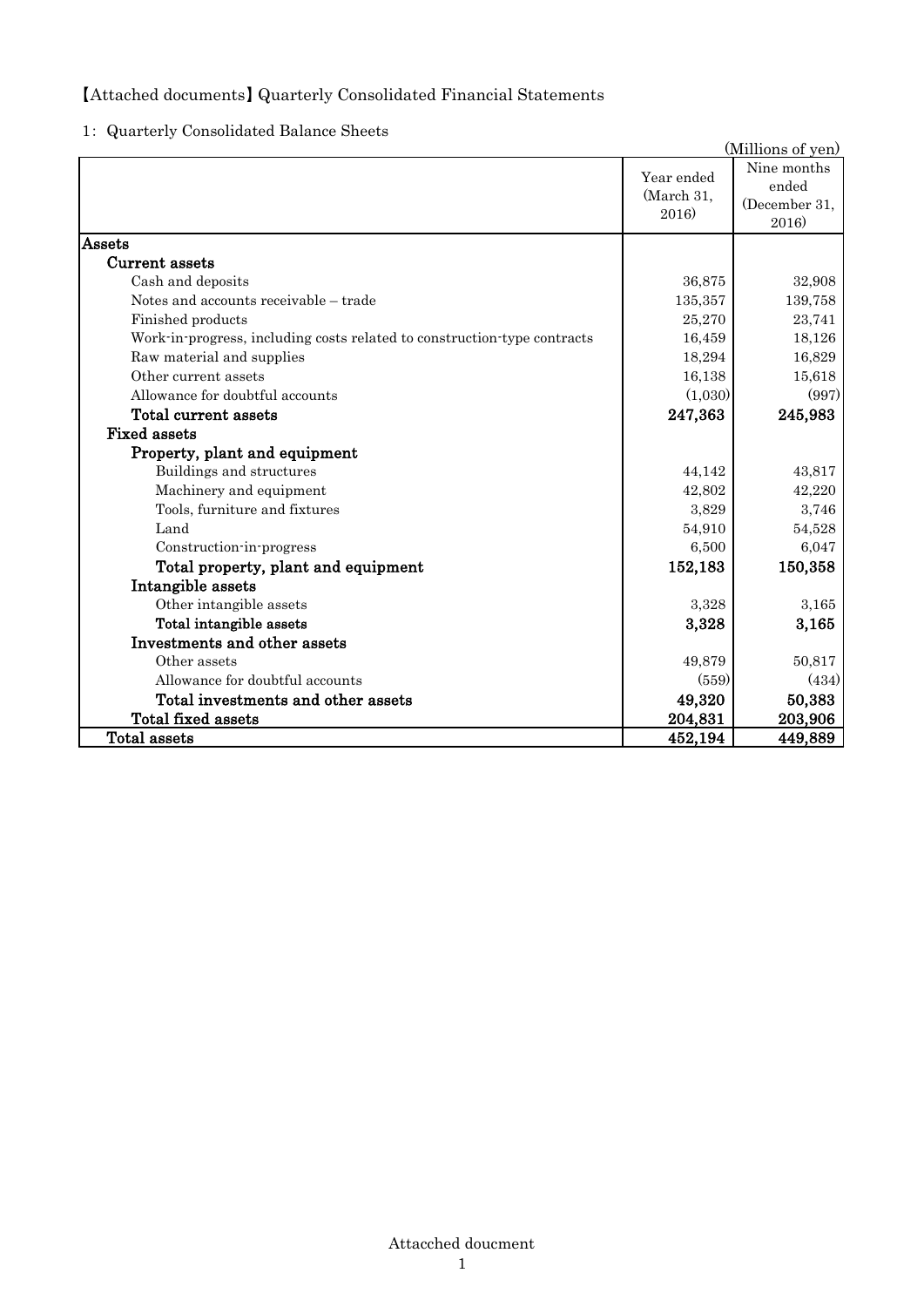|                                              |                                   | (Millions of yen)                              |
|----------------------------------------------|-----------------------------------|------------------------------------------------|
|                                              | Year ended<br>(March 31,<br>2016) | Nine months<br>ended<br>(December 31,<br>2016) |
| Liabilities                                  |                                   |                                                |
| <b>Current liabilities</b>                   |                                   |                                                |
| Notes and accounts payable - trade           | 67,943                            | 70,375                                         |
| Short-term borrowings                        | 86,063                            | 84,471                                         |
| Income taxes payable                         | 3,684                             | 1,449                                          |
| Other current liabilities                    | 29,191                            | 30,987                                         |
| Total current liabilities                    | 186,881                           | 187,282                                        |
| Long-term liabilities                        |                                   |                                                |
| <b>Bonds</b>                                 | 18,876                            | 10,434                                         |
| Long-term debt                               | 77,268                            | 67,206                                         |
| Liabilities for retirement benefits          | 20,364                            | 20,625                                         |
| Other long-term liabilities                  | 4,386                             | 3,273                                          |
| Total long-term liabilities                  | 120,894                           | 101,538                                        |
| <b>Total liabilities</b>                     | 307,775                           | 288,820                                        |
| Net assets                                   |                                   |                                                |
| Shareholders' equity                         |                                   |                                                |
| Common stock                                 | 39,085                            | 43,257                                         |
| Additional paid-in capital                   | 11,460                            | 15,805                                         |
| Retained earnings                            | 74,452                            | 83,706                                         |
| Treasury stock, at cost                      | (113)                             | (64)                                           |
| Total shareholders' equity                   | 124,884                           | 142,704                                        |
| Accumulated other comprehensive income       |                                   |                                                |
| Net unrealized gains on securities           | 2,892                             | 4,268                                          |
| Net unrealized gains (losses) on hedges      | (105)                             | 108                                            |
| Revaluation surplus                          | 145                               | 145                                            |
| Foreign currency translation adjustments     | 3,871                             | 1,292                                          |
| Remeasurements of defined benefits plans     | (1,503)                           | (1,440)                                        |
| Total accumulated other comprehensive income | 5,300                             | 4,373                                          |
| Non-controlling interests                    | 14,235                            | 13,992                                         |
| Total net assets                             | 144,419                           | 161,069                                        |
| Total liabilities and net assets             | 452,194                           | 449,889                                        |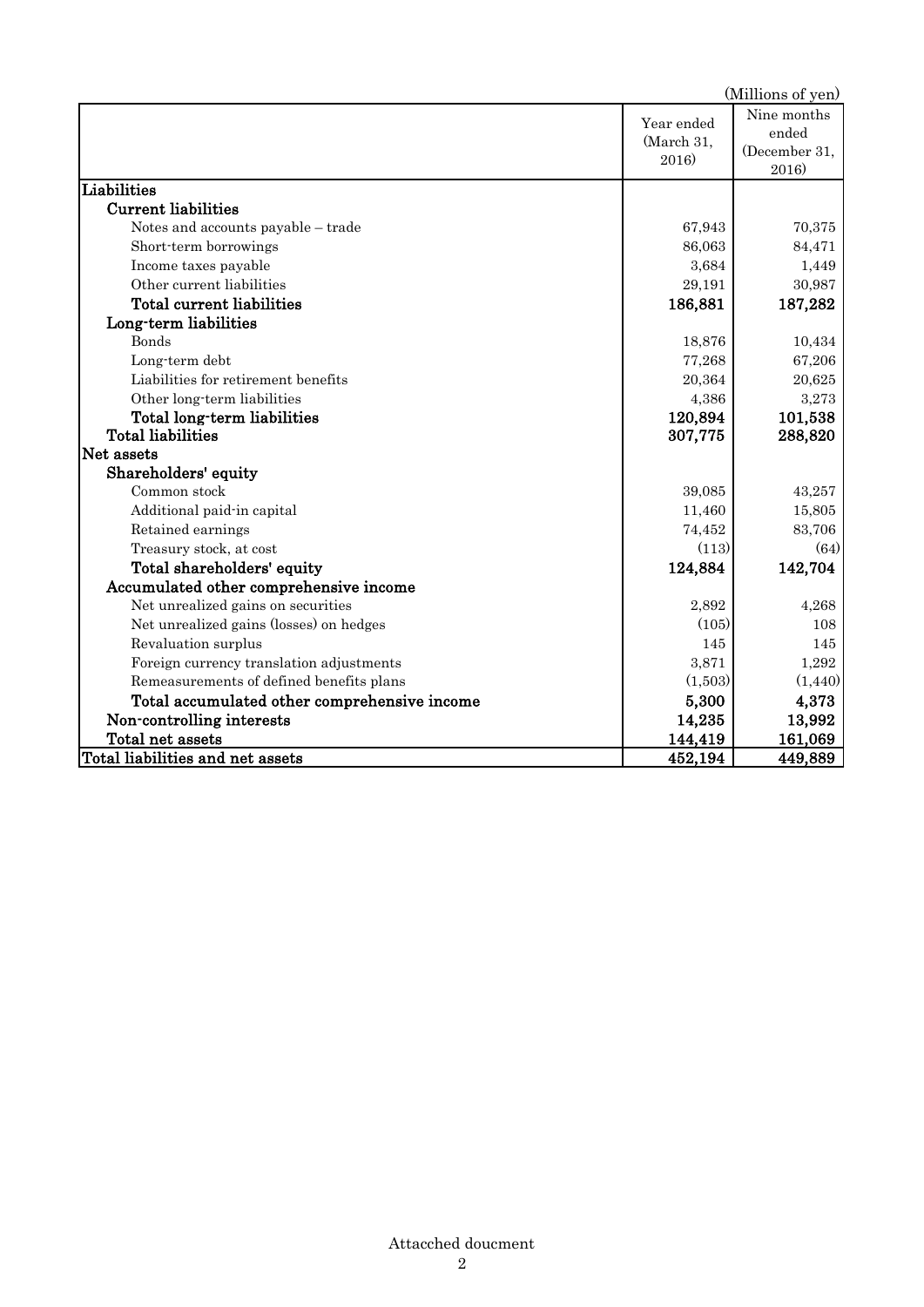### 2: Quarterly Consolidated Statements of Income and Quarterly Consolidated Statements of Comprehensive Income

| Quarterly Consolidated Statements of Income       |               | (Millions of yen) |
|---------------------------------------------------|---------------|-------------------|
|                                                   | Nine months   | Nine months       |
|                                                   | ended         | ended             |
|                                                   | (December 31, | (December 31,     |
|                                                   | 2015)         | 2016)             |
| Net sales                                         | 347,369       | 331,191           |
| Cost of sales                                     | 280,629       | 263,669           |
| Gross profit                                      | 66,740        | 67,522            |
| Selling, general and administrative expenses      | 46,626        | 45,326            |
| Operating profit                                  | 20,114        | 22,196            |
| Non-operating income                              |               |                   |
| Other                                             | 2,359         | 3,188             |
| Total non-operating income                        | 2,359         | 3,188             |
| Non-operating expenses                            |               |                   |
| Interest expense                                  | 1,630         | 1,368             |
| Other                                             | 2,579         | 2,972             |
| Total non-operating expenses                      | 4,209         | 4,340             |
| Ordinary profit                                   | 18,264        | 21,044            |
| Special gains                                     |               |                   |
| Gain on sales of fixed assets                     |               | 409               |
| Total special gains                               |               | 409               |
| <b>Special losses</b>                             |               |                   |
| Loss on impairment of fixed assets                |               | 348               |
| Loss on removal cost of fixed assets              | 332           |                   |
| Total special losses                              | 332           | 348               |
| Income before income taxes and minority interests | 17,932        | 21,105            |
| Income taxes - current                            | 3,504         | 3,279             |
| Income taxes - deferred                           | 1,647         | 2,970             |
| Total income taxes                                | 5,151         | 6,249             |
| Net profit                                        | 12,781        | 14,856            |
| Profit attributable to non-controlling interests  | 1,201         | 707               |
| Profit attributable to owners of parent           | 11,580        | 14,149            |